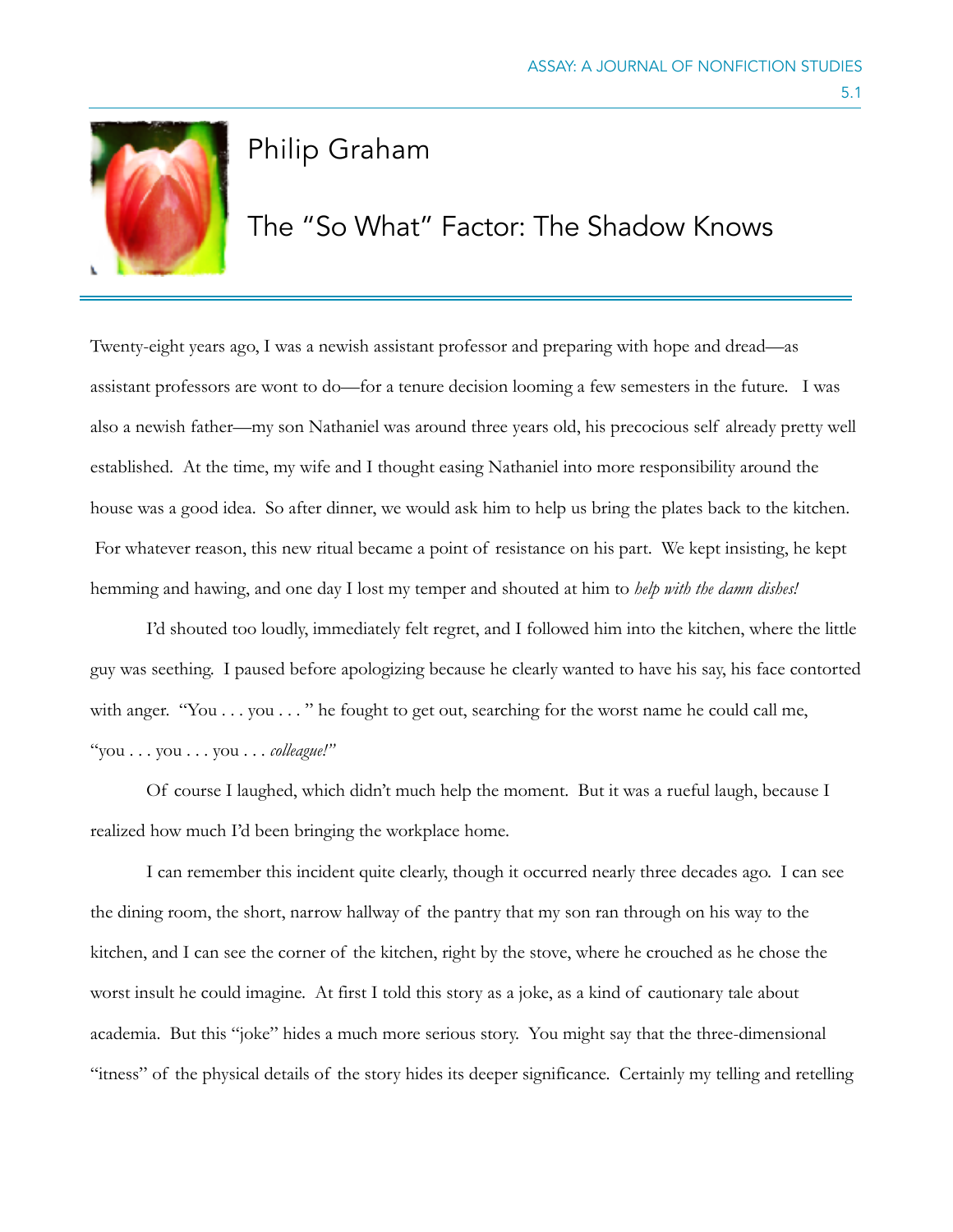of the humorous "colleague" anecdote, turning the story into a kind of rote conversation piece, did its job of obscuring that significance as well.

Many of the stories of our lives lodge within us for reasons that are clear, or reasons that are not so clear and so might remain unexamined. Yet if you focus more attention on a story's details, from close up, or as if from a distance, or from the perspective of someone seeing them for the first time, you can add dimension to those details and they will gain more substance—so much substance that, from the light of your gaze, they will cast a shadow.

I believe that most of the stories of our lives cast shadows.

Some shadows are obvious, while others wait for us to notice them. Either way, a shadow is what gives a memory, whether of a person, place, or event, its true life, just as chiaroscuro, the traditional artist's technique of blending light and dark, gives depth to a two-dimensional surface. Looking more closely at the dinnertime anecdote, I realized that for my young son, the mysterious word "colleague" conjured up terrible, threatening creatures. With all my complaining I had brought what could be considered demons into my house, and they had frightened my child.

But even my most problematic colleagues weren't demons, of course. They were human beings, though in some cases deeply flawed human beings. I'm the one who turned them into demons. I'm the one who unknowingly unleashed them on my son, and in so doing I had become a kind of demon myself. In so doing, I had become a *colleague* too. I started looking at those colleagues differently. As non-demons, they lost a lot of their power over me. They still behaved badly, but I began to see that behavior as a sign of weakness within them, not power, though power on their part was often asserted, the usual smoke and mirrors of the emotionally impaired. They began to lose their hold over my inner life, though perhaps this was a longer process than I'd like to admit.

 $\overline{\phantom{a}}$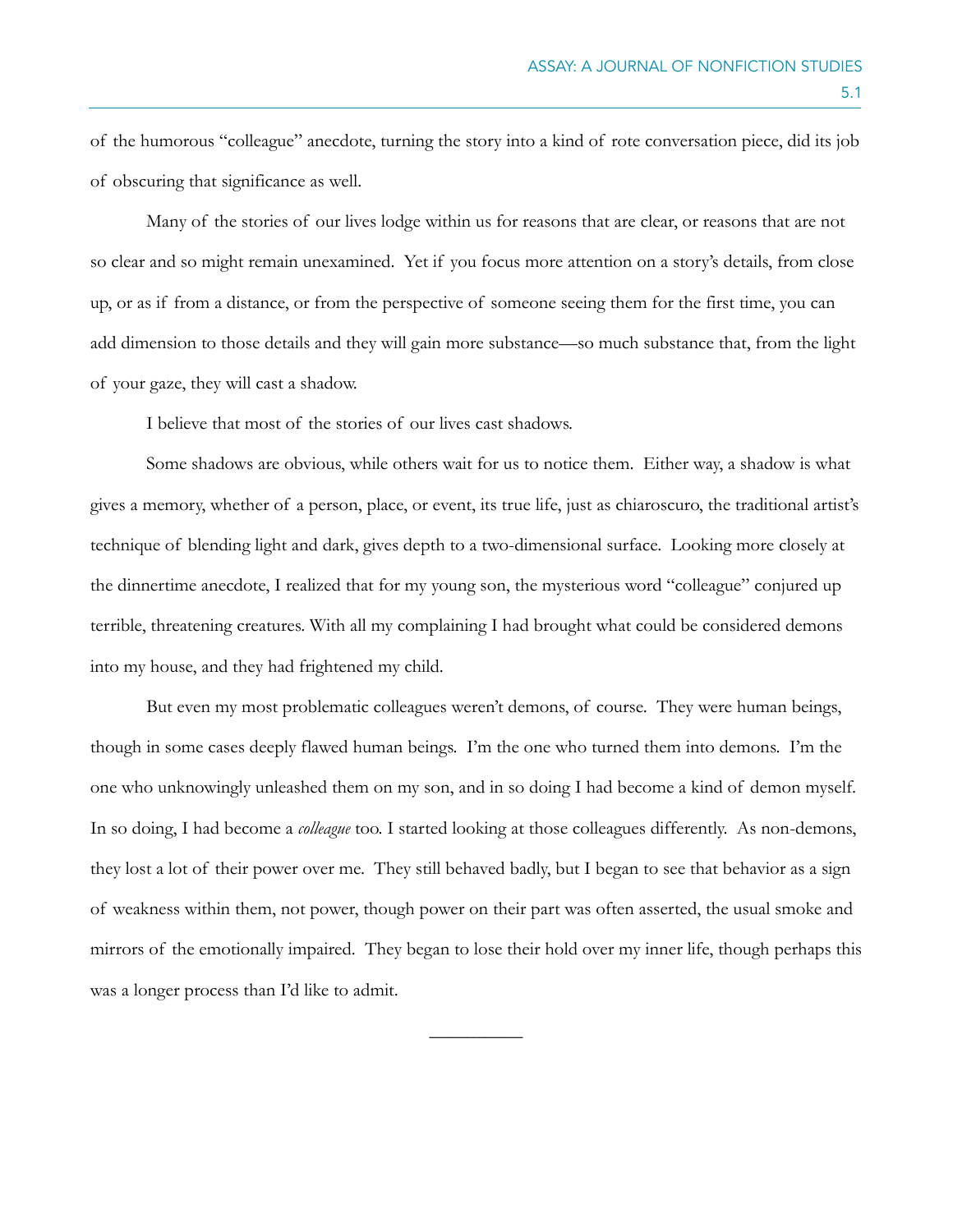<span id="page-2-1"></span>Ten years ago I wrote an essay<sup>[1](#page-2-0)</sup>, initially as part of an exercise, about an argument my parents once had when I was eight years old. I wrote about it because, of all the thousands of arguments they had let loose in my presence, this was the only one in which I could remember, even after nearly fifty years had passed, the actual hurtful words they flung at each other. Why did I remember only those words?

I had been sitting at the kitchen table, a bowl of cereal before me. They stood by the sink, the morning sun shining through the window behind them while they argued. Finally my father said, with some heat, "Y'know, Edie, I never loved you." And with great coolness, cigarette in hand, she responded, quietly, "Well, I never loved you either, Bill."

This was not the response my father had expected, and he turned and left the room, but within seconds he was back, shouting, "Don't you ever, ever say that again!" And my mother, staring straight at him, responded with derisive laughter.

Through the process of writing about this long-ago incident, the more I thought about the sound of their voices, and their body language, the more I understood how that argument had affected my life far beyond the less than twenty second exchange I'd witnessed, how the memory wasn't only about my parents, it was also about me. Sitting there unnoticed at the kitchen table, I must have realized that my father loved my mother more, and she loved him much less.

Powerful memories of course reveal something significant about other people, but a powerful memory really only belongs to the person who remembers it, the one who chose that a particular piece of his or her life would enter the internal archive. Young as I was, I hadn't known at the time that I'd internalized my parents' conflicts, or that years later I would seek, anxiously, cautiously, to find someone who might share with me a middle ground within the chasm between loving too much and loving too little.

<span id="page-2-0"></span><sup>&</sup>lt;sup>[1](#page-2-1)6</sup>The Ant in the Water Droplet," originally published in *Field Guide to Writing Flash Nonfiction*, edited by Dinty W. Moore (Rose Metal Press, 2012)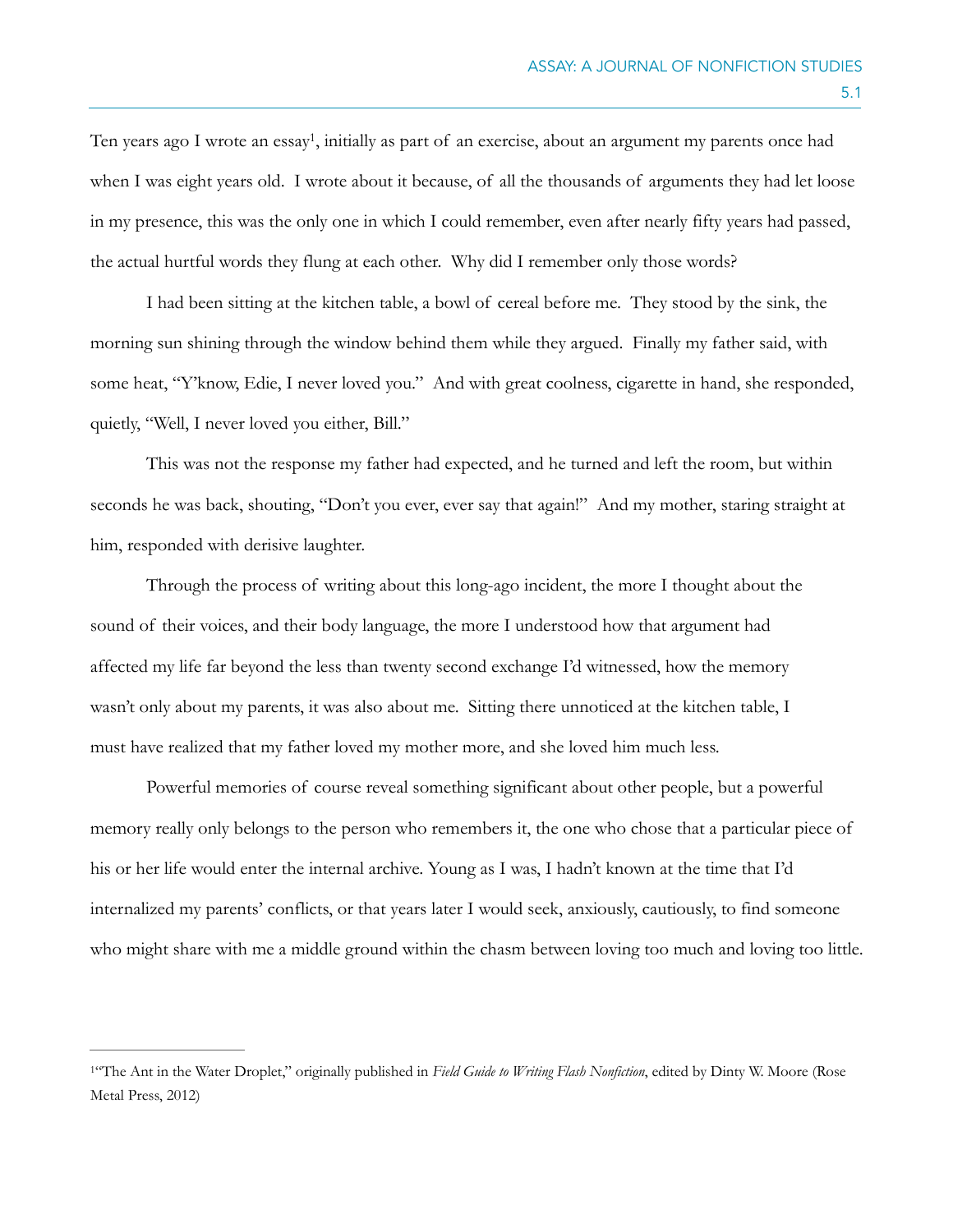I have often asked myself, why had my parents stayed together, why hadn't their misery torn them apart? Maybe I should look, not at the particulars of that argument, but its context. Couldn't the context of a memory cast its own shadow? And what was that context? The argument I remember so well took place in the late 1950s, at the height of the single wage earner family. My father held all the economic power, which made him strong and kept my proud mother weak, but now I could see that his unrequited love for her kept him weak, and the lack of love she held over him made her strong.

Now another shadow loomed behind my parents' unhappy words: the emotional guerilla warfare of their marriage, which I long believed had been ruled by chaos, had instead been carefully calibrated, creating a kind of toxic balance. And within that shadow I realized how one distant argument has ruled yet another aspect of my life. My own long marriage of over forty years has attempted a different balance, of transparency and equality, in family life and also professional life, obsessively, almost comically so, even to the point where the two books my wife Alma and I have co-authored are almost exactly evenly divided between her contributions and mine.

Memory—imperfect, fluid, sometimes hazy—waits for us to return and re-return, to examine and re-examine what at first we cannot see. This, I think, is one of the great interpretive tasks of the nonfiction writer, and of the memoirist especially: we are collectors not of memories so much as those memories' shadows, so that we might recover, through their nurturing darkness, the hidden meaning of our lives.

Later, while revising this essay, to my great surprise I came upon a further shadow, another stepping-stone of recovered meaning. I'd decided to add a few extra details of my memory of my parents' argument that was still so clear after nearly sixty years—where they stood in the kitchen, how the morning sun shone through the window behind them—and in doing so I was reminded of an argument between my wife and me when we were in our early thirties. We too stood facing each other in a kitchen—actually, the breakfast

 $\overline{\phantom{a}}$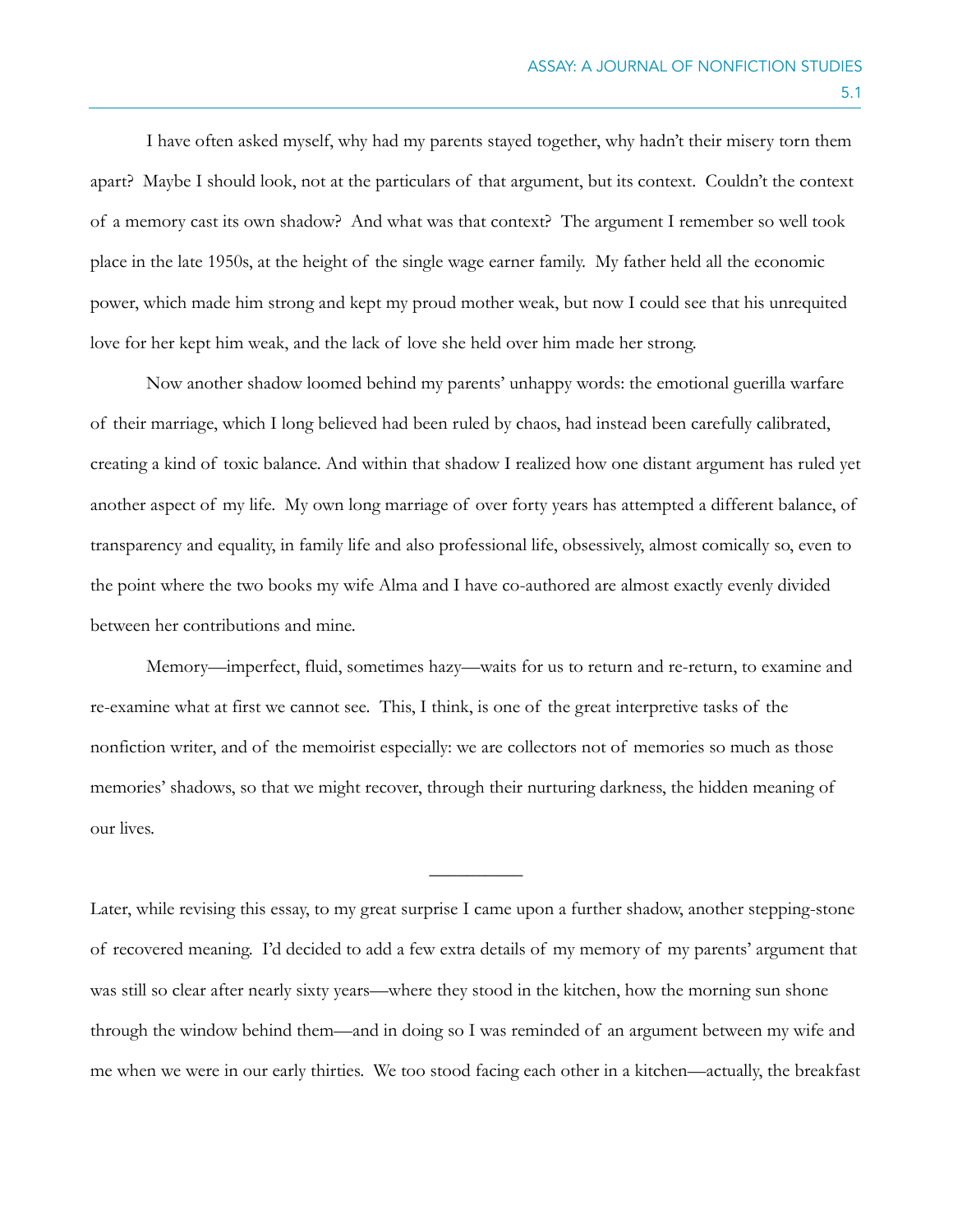nook of our home—and the window was open to catch some of the fresh air of a newly arrived spring. As I recalled these details, they cast a shadow.

I'm unsure of what exactly we argued about. We were nearing the end of our first year teaching at the same university, both of us assistant professors. What should have been a time of relief at our good fortune had instead become a time of great stress, due in large part to the very people who, four years later, our as yet unborn—and as yet un-conceived—son would later dub *colleagues.* I know I felt trapped, unable to go on, and at one point I said to my wife, despairingly, "I don't think I love you any more."

I remember glancing out the open window, afraid our neighbors might have overheard me speak such terrible words, when Alma, her own voice laced with despair, replied, "That's not true, you do love me, *you do*."

I turned to see the absolute certainty on her face, and with great relief I understood that of course she was right. How could I have said something so stupid, so hurtful? As I write this, I still shake my head, amazed that until now I had never connected this quarrel to my mother and father's long-ago argument that had so shaped me, the unconscious lessons of which had in fact led me to my wife. Though of course my parents' exchange of words had marked the beginning of the end of any happiness in their lives together, while the shock of ours led to further commitment.

Why do I see this only now? Do memories hoard their shadows until one is ready to receive them, or are those shadows always available and merely need the light cast from an attentive gaze?

Three arguments long familiar to me, between my then three-year-old son and me, between my parents when I was a child, and between my wife and me before that son was born—each of them, strangely enough, taking place in a kitchen—share shadows of hidden correspondence, creating a narrative circle spanning three generations that I'd never before suspected. In writing this essay, I have suggested a number of ways to regard a memory in order to reveal its hidden shadow of significance: up close, or from a distance, or as if for the first time. What I did not initially realize is that shadows can call to each